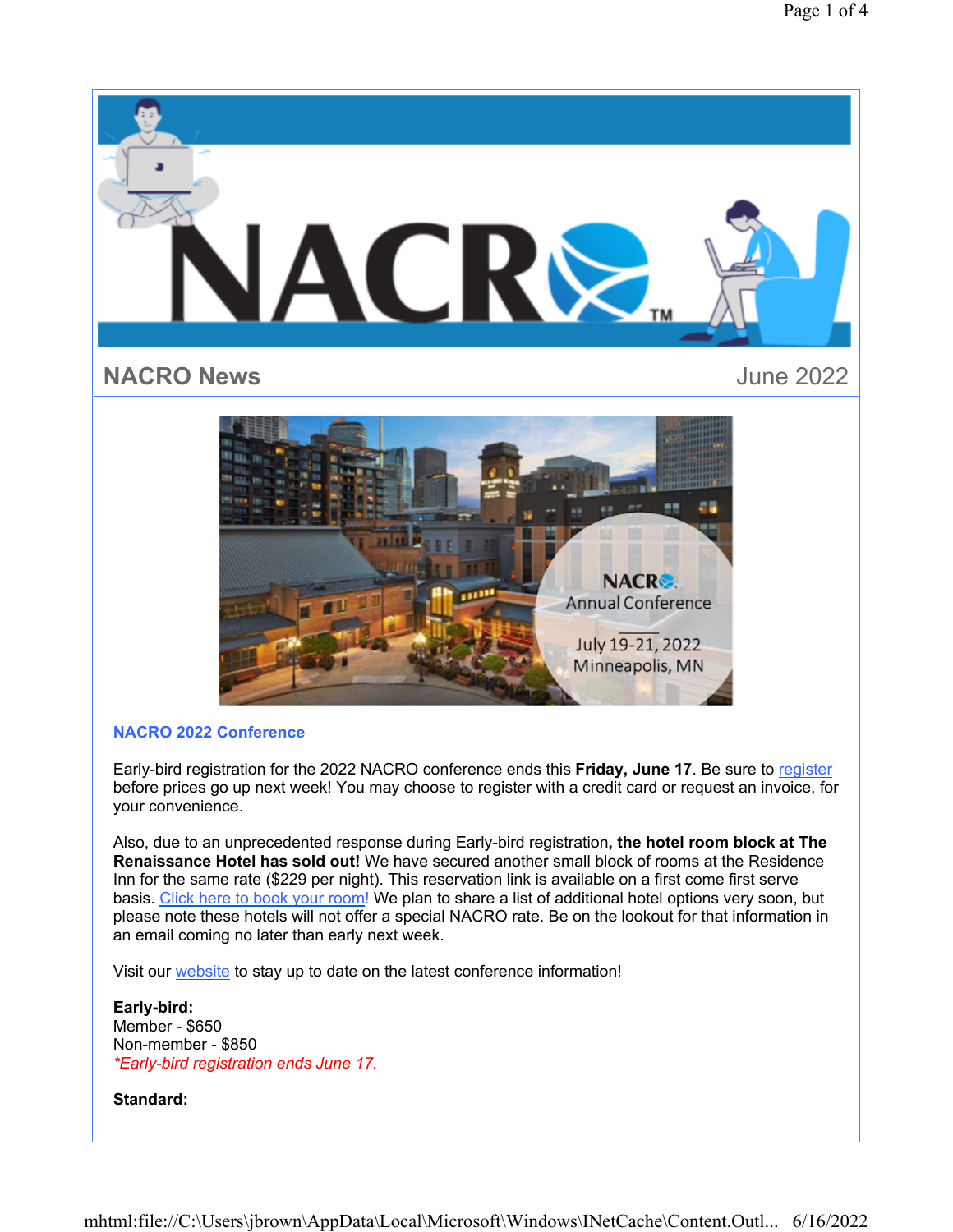Member - \$750 Non-member - \$950

**Membership:** \$220 Annually

We look forward to seeing you in Minneapolis next month!

If you have any questions or need further information, please contact us at conference@nacrocon.org.

#### **2022-2023 Board of Directors Elections**

Voting is now open for the 2022-2023 Board of Directors!

#### **The 2022-2023 nominees are:**

- Co-Vice Presidents (2 positions): **Michelle Dingwall, Dave Ortendahl, and Lucy Provost**
- Marketing and Communications Chair-Elect (1 position): **Rashmi Tenneti**
- Benchmarking Chair-Elect (1 position): **Ashley Chan**
- Professional Development Chair-Elect (1 position): **Ben Miller**
- Membership and Alliances Chair-Elect (1 position): **Lauren Bradley**
- Conference Programming Chair-Elect (1 position): **Thomas Manshack**
- Member-At-Large (1 position): **Joseph Huang**

Each candidate has provided a bio and a statement of interest for serving on the Board. You can view the nominee bios and statements and cast your vote here. **\*Voting will close Friday, July 1, 2022.** 

The new Board of Directors will be announced at the upcoming conference in Minneapolis. Congratulations to all of our nominees!



**NACRO's Strategic Plan for 2022-2025**

**Tuesday, June 21, 2022**

**1:00 - 2:00 p.m. ET**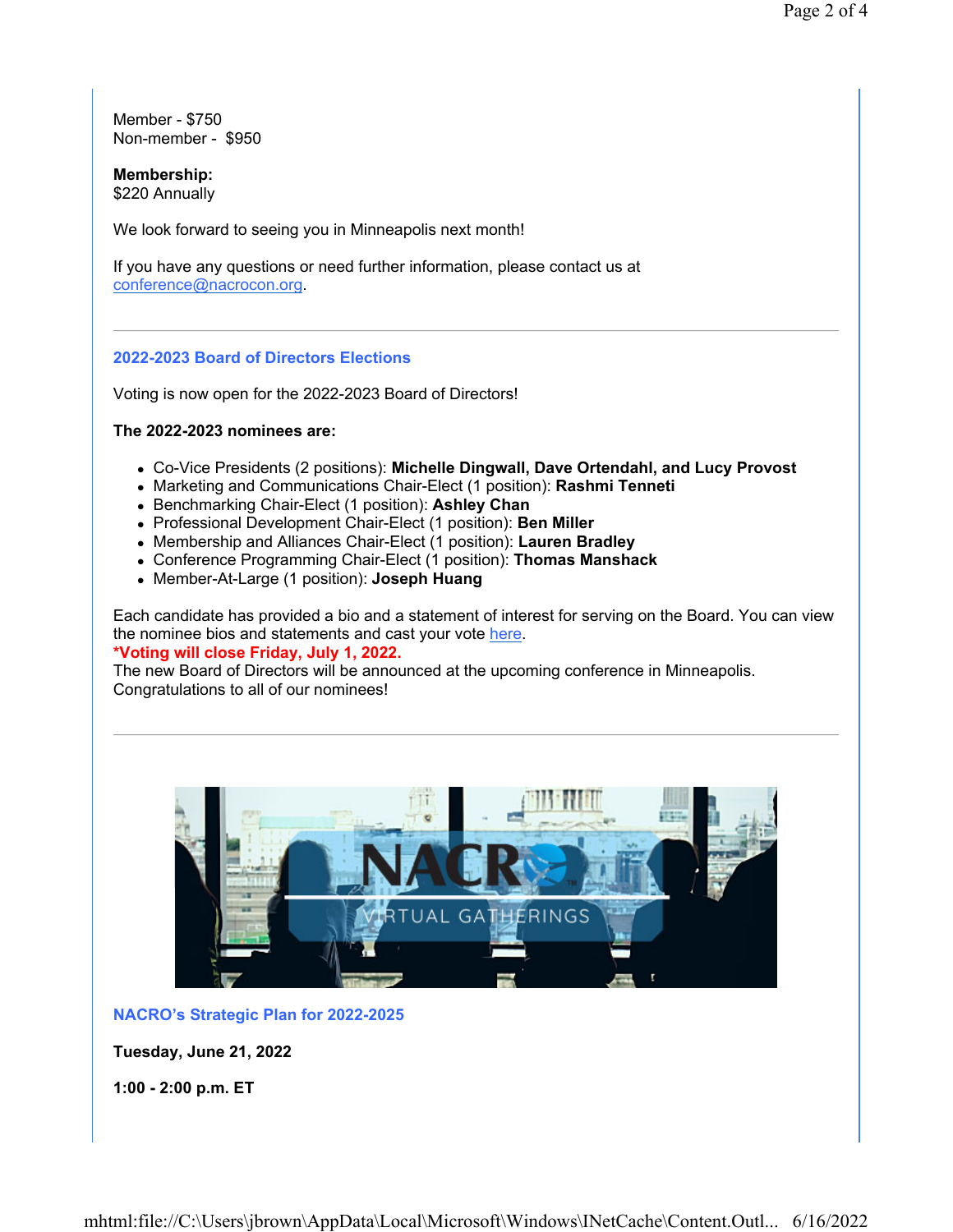Join the NACRO Strategic Planning Committee as they unveil the new NACRO strategic plan for the next few years. Through a year long process of evaluation, listening, discussion, surveys, and committee discussions, the team has prepared deliverables for the NACRO member base. Committee members will share more about our guiding principles and values, as well as our core elements of the strategic plan. Furthermore, the team will outline a proposed action plan for committees and leadership to consult with over the coming years.

## **Click Here to Register**

#### *\*This session is open to both members and non-members with 100 spaces available.*

### **Job Postings**

Michigan State University (MSU) is seeking an Executive Director

Dietrich College of Humanities and Social Sciences at Carnegie Mellon University is looking to bring on an Assistant Director of Corporate Relations

VCU is seeking a talented Associate Director of Corporate Relations

Oregon State University is seeking an Industry Liaison in the School of Civil and Construction **Engineering** 

Colorado School of Mines is looking for Assistant Director, Corporate & Foundation Relations

The Ira A. Fulton Schools of Engineering, at Arizona State University is seeking an Associate Director to join the Business Engagement Catalyst Team

The University of Vermont is looking for an outreach professional

The University of Denver is hiring an Executive Director of Corporations

Oklahoma State University Foundation is currently hiring for an Assistant Vice President of Corporate and Foundation Relations

Wash U is looking for a Senior Associate Director, Corporate Relations - University Advancement

Tufts' Corporate and Foundation Relations Office is hiring an Associate Director for their Engineering **School** 

Smile Train is hiring a Director, Strategic Partnerships

UC Davis Corporate Engagement Team has an associate director position open

The Foundation for the National Institutes of Health (FNIH) seeks two Development Officers to expand its existing elite team of fundraising professionals

Roger Williams University is searching for it's next AVP -Corporate Relations and Business **Development** 

George Mason seeks an AVP, Corporate & Foundation Relations